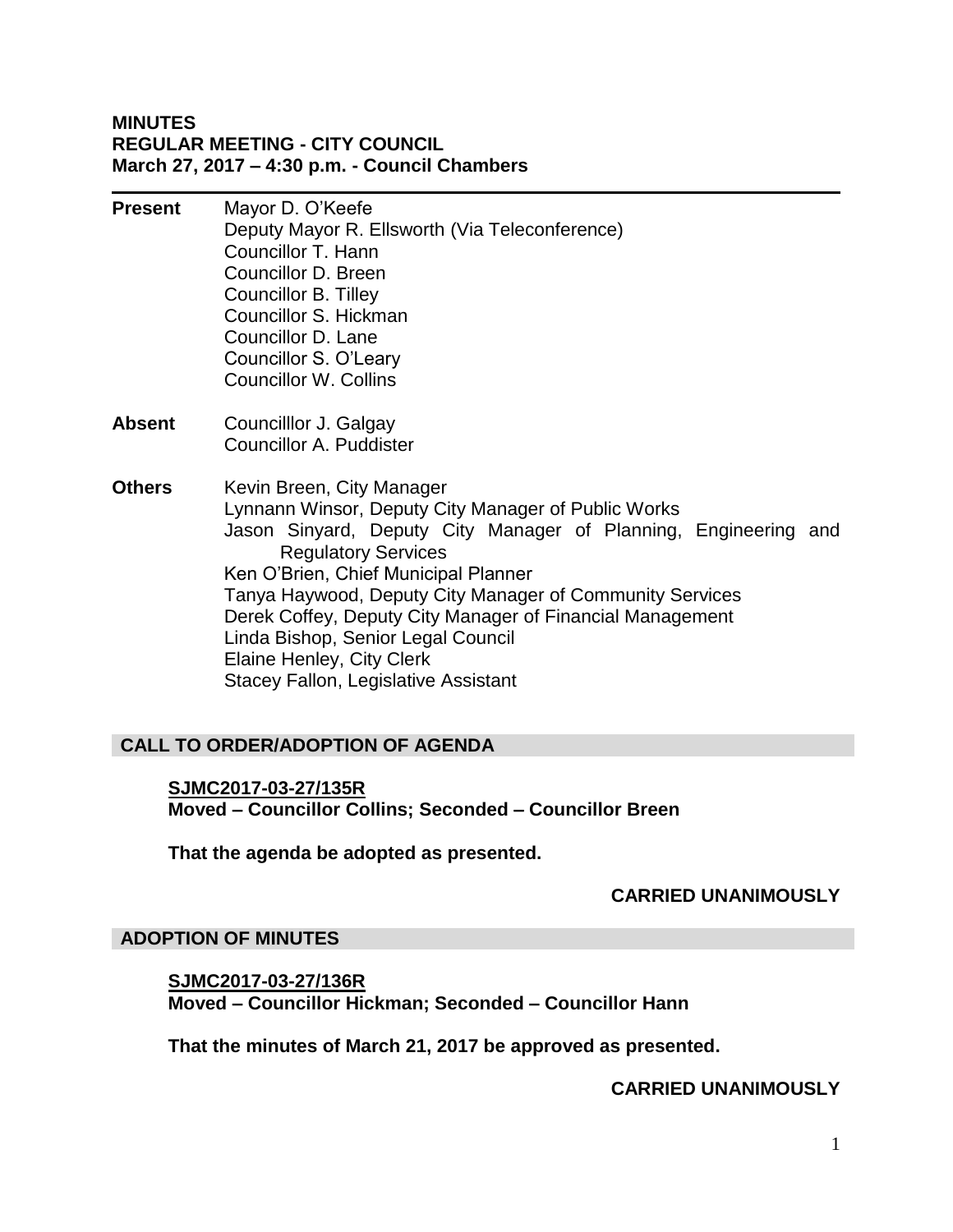# **BUSINESS ARISING FROM THE MINUTES**

**Application to rezone land to the Commercial Regional (CR) and Apartment High Density (A3) Zones for the development of Galway. REZ1600019 705 Southlands Boulevard Applicant: 10718 Newfoundland Inc.**

The above noted application was considered by Council.

#### **SJMC2017-03-27/137R**

**Moved – Councillor Hann; Seconded – Councillor Collins**

**That Council adopt St. John's Development Regulations Amendment Number 652, 2017, which will rezone land in the area of 705 Southlands Boulevard to the Commercial Regional (CR) and Apartment High Density (A3) Zones to accommodate future commercial and residential development in Galway. Further, Council agreed it will then be referred to the Department of Municipal Affairs and Environment with a request for Provincial Registration in accordance with the provisions of the Urban and Rural Planning Act.**

#### **CARRIED UNANIMOUSLY**

#### **NOTICES PUBLISHED**

**A Discretionary Use application requesting permission to occupy a portion of 19 Browne Crescent as a Home Occupation for the production of dog treats.**

Council considered the above noted notices published:

**SJMC2017-03-27/138R Moved – Councillor Hann; Seconded – Councillor Tilley**

**That Council approve the application as presented subject to all applicable City requirements.**

**CARRIED UNANIMOUSLY**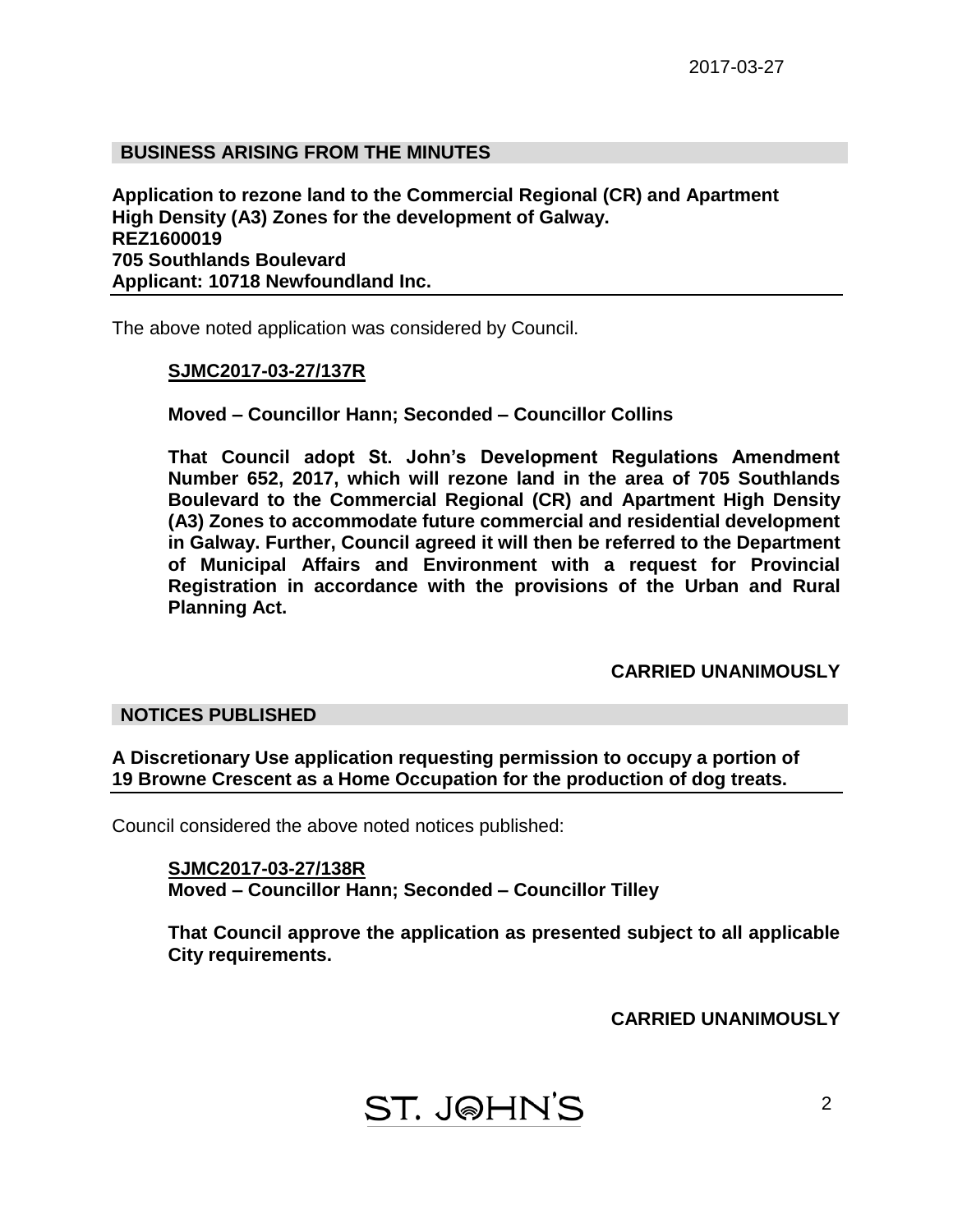# **COMMITTEE REPORTS**

# **Planning and Development Standing Committee Report – March 21, 2017**

Council considered the above noted report.

# **SJMC2017-03-27/139R Moved – Councillor Hann; Seconded – Councillor Tilley**

**That the report and its recommendations be adopted as presented.**

#### **CARRIED UNANIMOUSLY**

# **DEVELOPMENT PERMITS LIST**

*Link to List*

Council considered, for information, the above-noted for the period March 16, 2017 to March 22, 2017.

# **BUILDING PERMITS LIST**

*Link to List*

Council considered the Building Permits for the period of March 16, 2017 to March 22,

2017.

# **SJMC2017-03-27/140R Moved – Councillor Breen; Seconded – Councillor Hickman**

**That the building permits list for the period March 16, 2017 to March 22, 2017 be approved as presented.**

# **CARRIED UNANIMOUSLY**

3

# **REQUISITIONS, PAYROLLS AND ACCOUNTS**

*Link to Memo*

Council considered the requisitions, payrolls and accounts for the week ending March 22, 2017.

**SJMC2017-03-27/141R Moved – Councillor Breen; Seconded – Councillor Hickman**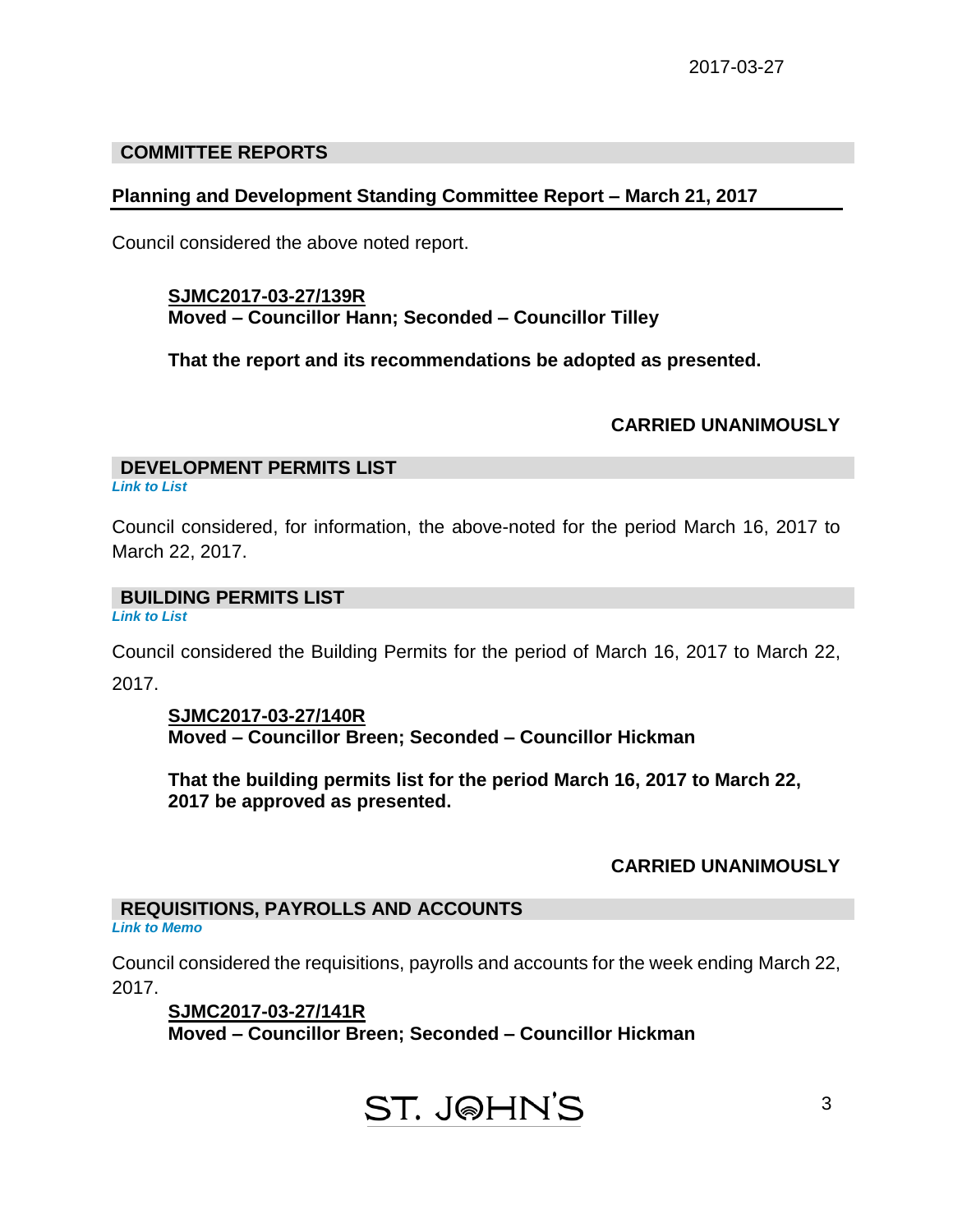**That the requisitions, payrolls and accounts for the week ending March 22, 2017 in the amount of \$4,594,534.28 be approved as presented.**

#### **CARRIED UNANIMOUSLY**

#### **TENDERS/RFPS**

#### **Tender 2017027 – Two Cube Vans**

Council considered the above noted tender.

**SJMC2017-03-27/142R Moved – Councillor Breen; Seconded – Councillor Hickman**

**That Council award this Tender to the lowest bidder meeting all specifications, Avalon Ford Sales as per the Public Tendering Act. Taxes (HST) is extra to price quoted**

#### **CARRIED UNANIMOUSLY**

#### **Tender 2017005 – Supply of Oil & Lubricants**

Council considered the above noted tender.

#### **SJMC2017-03-27/143R Moved – Councillor Breen; Seconded – Councillor Hickman**

**That Council award this tender to the lowest bidders meeting the specifications for various Oils & Lubricants, as per the Public Tendering Act. The lowest bid for each item is highlighted in blue. This contract is for a one year period with the option to extend for two additional one year periods. Taxes (HST) extra to price quoted.**

**CARRIED UNANIMOUSLY**

# **Tender 2017015 – Supply of Gas & Diesel**

Council considered the above noted tender.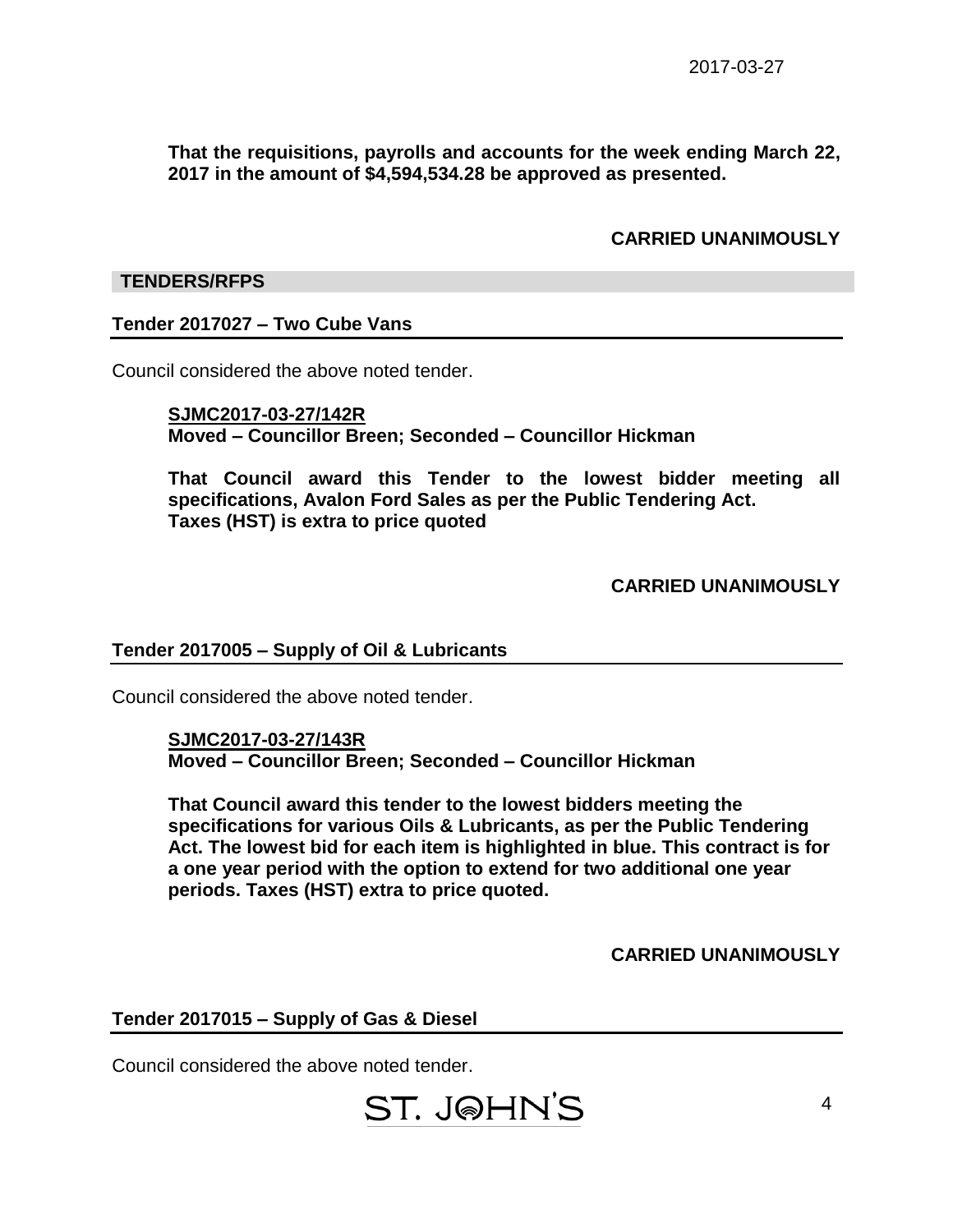**SJMC2017-03-27/144R Moved – Councillor Breen; Seconded – Councillor Hickman**

**That Council award this tender to the overall lowest bidder of each item meeting specifications North Atlantic as per the Public Tendering Act. HST is extra to quoted price.**

# **CARRIED UNANIMOUSLY**

#### **Tender 2017032 – Traffic Supplies**

Council considered the above noted tender.

**SJMC2017-03-27/145R Moved – Councillor Breen; Seconded – Councillor Hickman**

**That Council award this Tender as per the Public Tendering Act to the lowest bidders meeting all specifications, as per the below three vendors. Taxes (HST) is extra to price quoted.**

Traffic Supplies

| TENDER #2017032- closed March 20, 2017 at 2:30 pm |             |
|---------------------------------------------------|-------------|
|                                                   |             |
| <b>Fortan Traffic Systems</b>                     | \$25,090.36 |
|                                                   |             |
| Econolite Canada Inc.                             | \$15,586.41 |
|                                                   |             |
| Electromega Ltd.                                  | \$11,472.63 |

# **CARRIED UNANIMOUSLY**

#### **OTHER BUSINESS**

#### **Decision Note dated March 17, 2017, re: Standing Committee and Associated Protocols**.

Council considered the above referenced decision note.

# **SJMC2017-03-27/146R**

ST. J@HN'S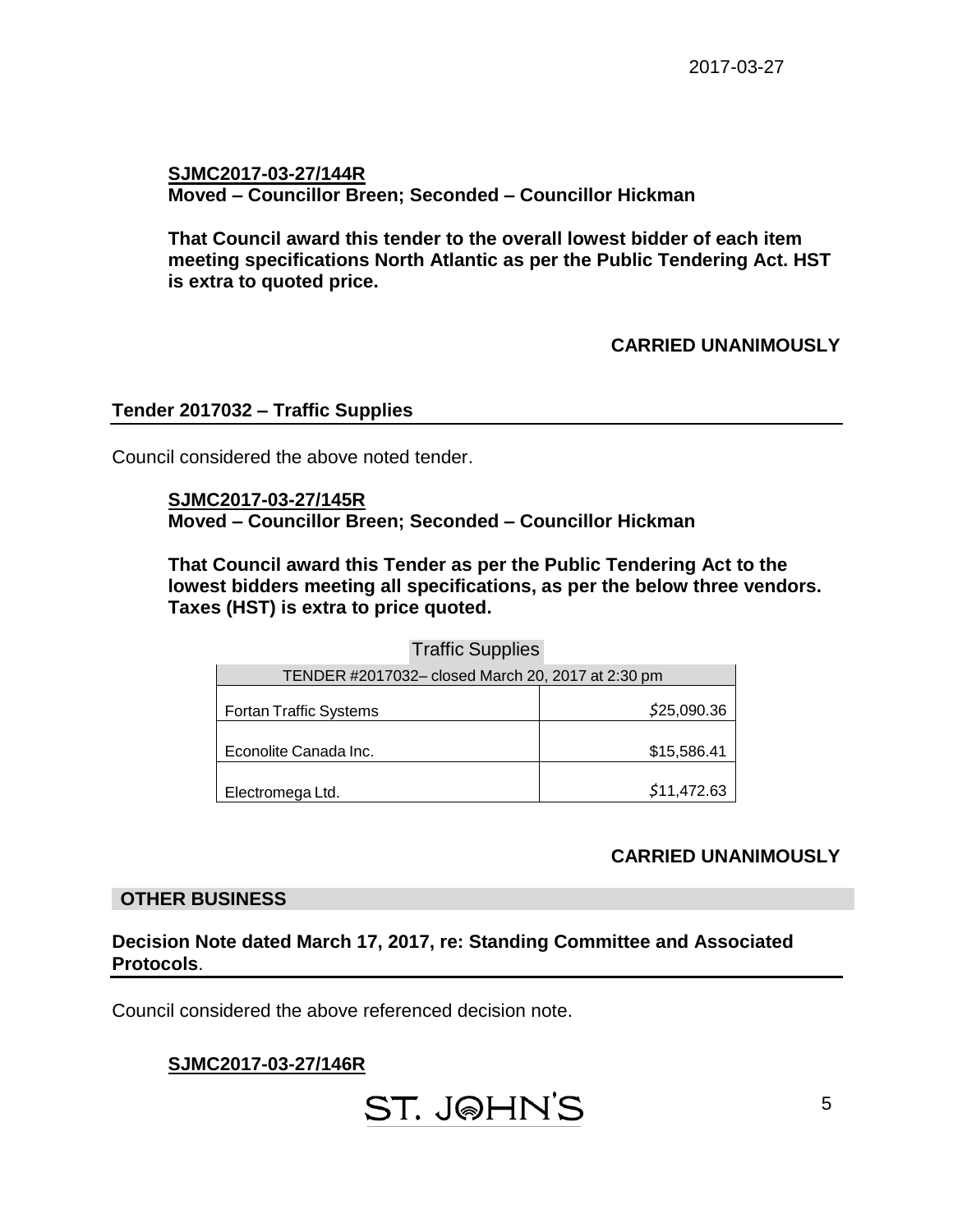# **Moved – Councillor O'Leary; Seconded Councillor Hickman**

**That Council approve the creation of a new Housing Standing Committee and also shift reporting on public engagement to the Audit and Accountability Standing Committee and Arts and Culture to Economic Development, Tourism and Culture Standing Committee. Further, that Council also approve the attached revised objectives for the Committees. It is also recommended that staff commence a comprehensive review of City Standing Committees, similar to the recent review completed on advisory committees.**

Deputy Mayor Ellsworth motioned a referral back to the Community Services and Housing Standing Committee and Economic Development Standing Committee for discussion and development of protocol on creating new committees and all affected committees be consulted on this change.

Discussions ensued and the below motion was decided upon with a friendly amendment made to add a time line from Councillor Tilley.

# **SJMC2017-03-27/147R Moved – Deputy Mayor Ellsworth; Seconded Councillor Lane**

**That the above noted Item be referred to the next meeting of both the Community Services and Housing Standing Committee and the Economic Development Standing Committee for discussion. Further that a protocol be developed on the creation of new standing committees which involves consultation with the affected committees.**

#### **AMENDED MOTION CARRIED WITH MAYOR O'KEEFE DISSENTING**

**Decision note dated March 23, 2017, re: Travel – Councillor Hickman – Canadian Capital Cities Organization (CCCO) – Semi Annual Directors Meeting May 16-19 2017.**

The above noted was considered by Council.

**SJMC2017-03-27/148R Moved – Councillor Lane; Seconded Councillor O'Leary**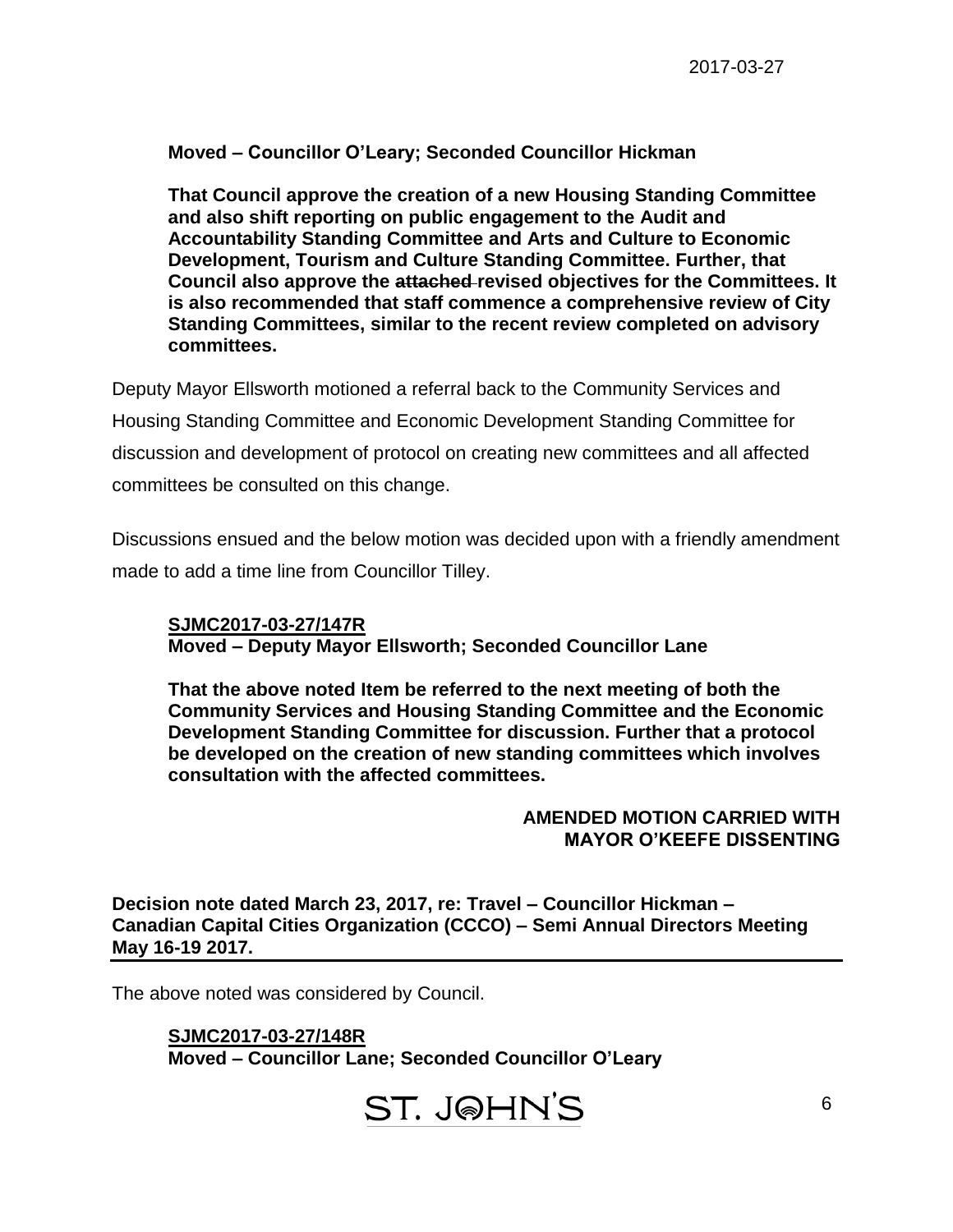**That Council approve the costs associated with Councillor Hickman attending the CCCO Annual General Meeting in Victoria BC from May 16-19, 2017.**

# **CARRIED UNANIMOUSLY**

#### **Councillor Collins**

 Requested that the Police and Traffic Committee have a look at the on ramp coming out of Killbride onto Pitts Memorial Drive to see if a different road configuration could be implemented.

#### **Councillor Breen**

• Requested that the Traffic Division work with Communications to add bagged metering to the alerts that residents prescribe to from the City.

#### **Winter Shift – Snow clearing Crews**

**SJMC2017-03-27/149R Moved – Councillor Breen; Seconded Councillor Tilley**

**That the winter Shift be extended one week concluding overnight of April 7, 2017 in the event of a winter system which is forecasted for later this week.**

#### **CARRIED UNANIMOUSLY**

#### **Winter Parking Ban**

**SJMC2017-03-27/150R Moved – Councillor Breen; Seconded Councillor Hickman**

**That the Winter Parking Ban be extended one week concluding overnight of April 7, 2017 in the event of a winter system which is forecasted for later this week.**

#### **CARRIED UNANIMOUSLY**

**ADJOURNMENT**

# **ST. J@HN'S**